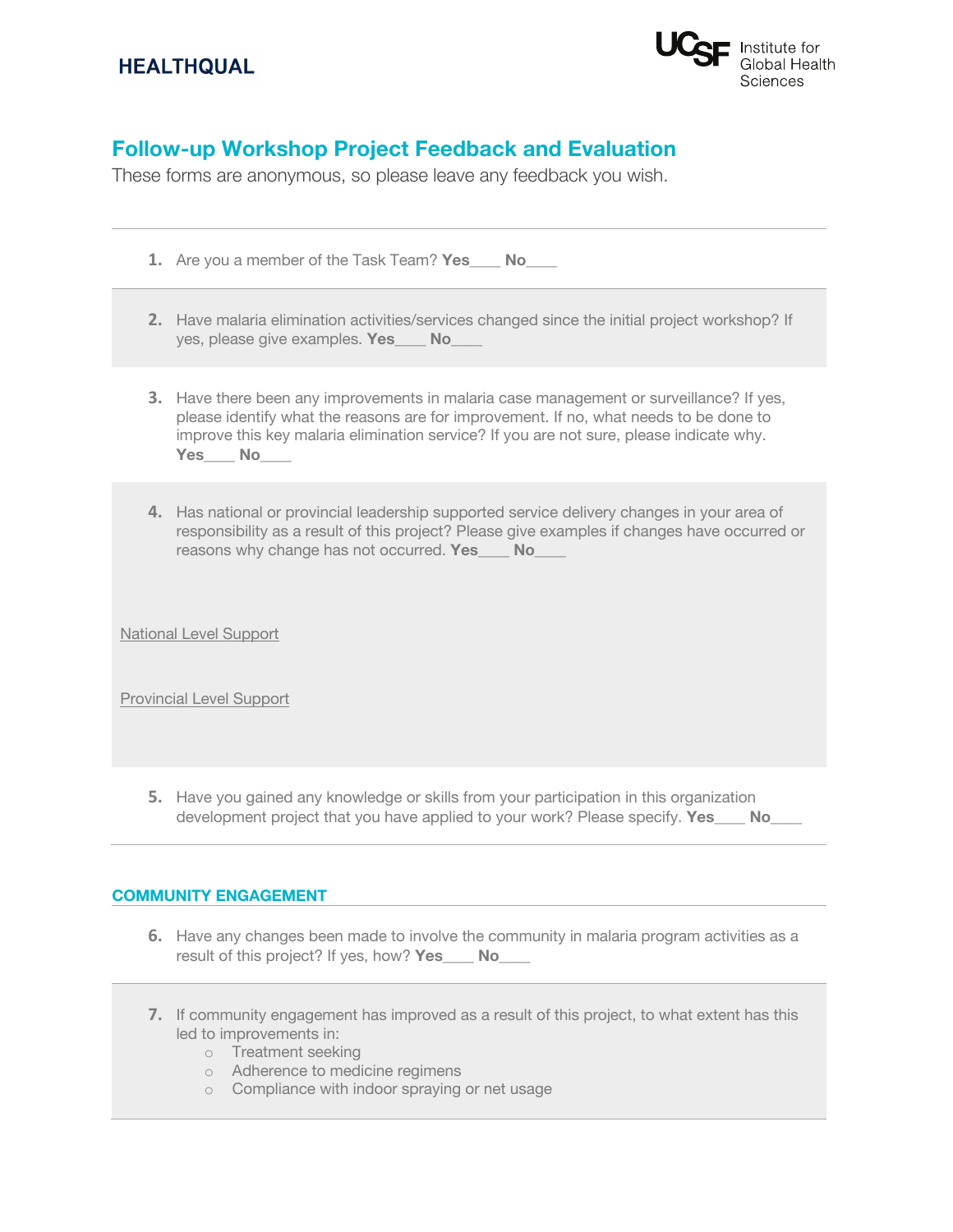# **HEALTHQUAL**



## **TRANSPORTATION**

**8.** Have there been any changes in transportation as a result of this project? If yes, please give examples. **Yes\_\_\_\_ No\_\_\_\_**

#### **SURVEILLANCE**

- **9.** Have there been any changes in the late reporting of malaria cases as a result of this project? If yes, please give examples. **Yes\_\_\_\_ No\_\_\_\_**
- **10.** Have there been any changes in the incomplete reporting of malaria cases as a result of this project? If yes, please give examples. **Yes\_\_\_\_ No\_\_\_\_**

#### **STAKEHOLDER ENGAGEMENT**

**11.** What, if anything, has resulted from project activities to engage stakeholders in meetings?

**12.** What, if anything, has resulted in project activities to integrate malaria activities?

## **CASE INVESTIGATION**

**13.** Have there been any changes to cross-border active case detection activities? If yes, please give examples. **Yes\_\_\_\_ No\_\_\_\_**

#### **KEY FEEDBACK**

What is the most valuable lesson from this project, if anything? Please describe how this might continue to benefit you or your team.